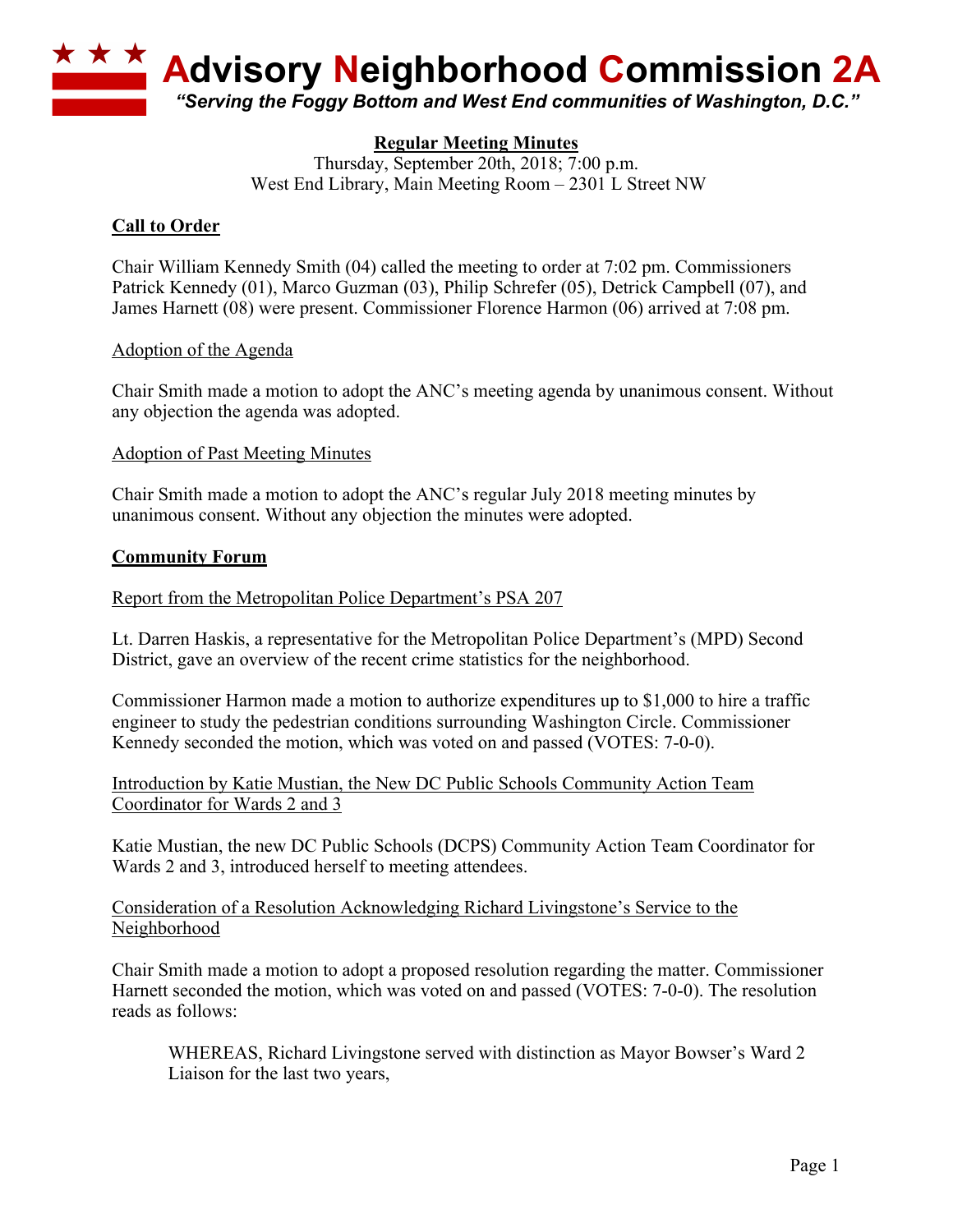WHEREAS, Mr. Livingstone's tenure as a "MOCR" in the Mayor's Office of Community Relations and Services has involved countless hours of service in furthering community goals and protecting community interests,

WHEREAS, Mr. Livingstone began his service as a "MOCR" with an already-deep understanding of the Foggy Bottom and West End communities, having previously served as the George Washington University's Assistant Director of Community Relations,

WHEREAS, Mr. Livingstone has passionately defended the interests of the Foggy Bottom and West End communities in numerous ways, including through advocacy on behalf of the communities' most vulnerable citizens and by addressing public safety concerns and other neighborhood issues,

WHEREAS, Mr. Livingstone worked day and night on behalf of Foggy Bottom and the West End, responding to overnight public safety situations, ensuring the repair of longneglected roadways and sidewalks, advocating for the neighborhood's interests throughout the Stevens School renovation project, participating in neighborhood beautification projects, attending numerous neighborhood civic meetings, regularly connecting ANC 2A commissioners and community members to key DC Government agency representatives, and assisting with countless additional requests, and

WHEREAS, Mr. Livingstone is an exemplary public servant who served with distinction throughout his tenure.

THEREFORE, BE IT RESOLVED that, in recognition of Richard Livingstone's service to the Foggy Bottom and West End communities, ANC 2A hereby extends to him its grateful appreciation and best wishes for the years to come.

## Report from the Executive Office of the Mayor

Alyssa Ryan and James Cerasia, the new Ward 2 representatives for the Mayor's Office of Community Relations and Services (MOCRS), introduced themselves to meeting attendees and gave an update from the Executive Office of the Mayor (EOM).

## Report from the Office of Ward 2 Councilmember Jack Evans

*No one was present regarding this matter.*

Report from the West End Library

Kevin Osborne, the Branch Manager for the West End Library, gave an update from the library.

## Report from the Department of Public Works

Inspector Wendy Cadell, a Ward 2 Solid Waste Inspector for the Department of Public Works (DPW), gave an update from the agency.

## Commissioner Updates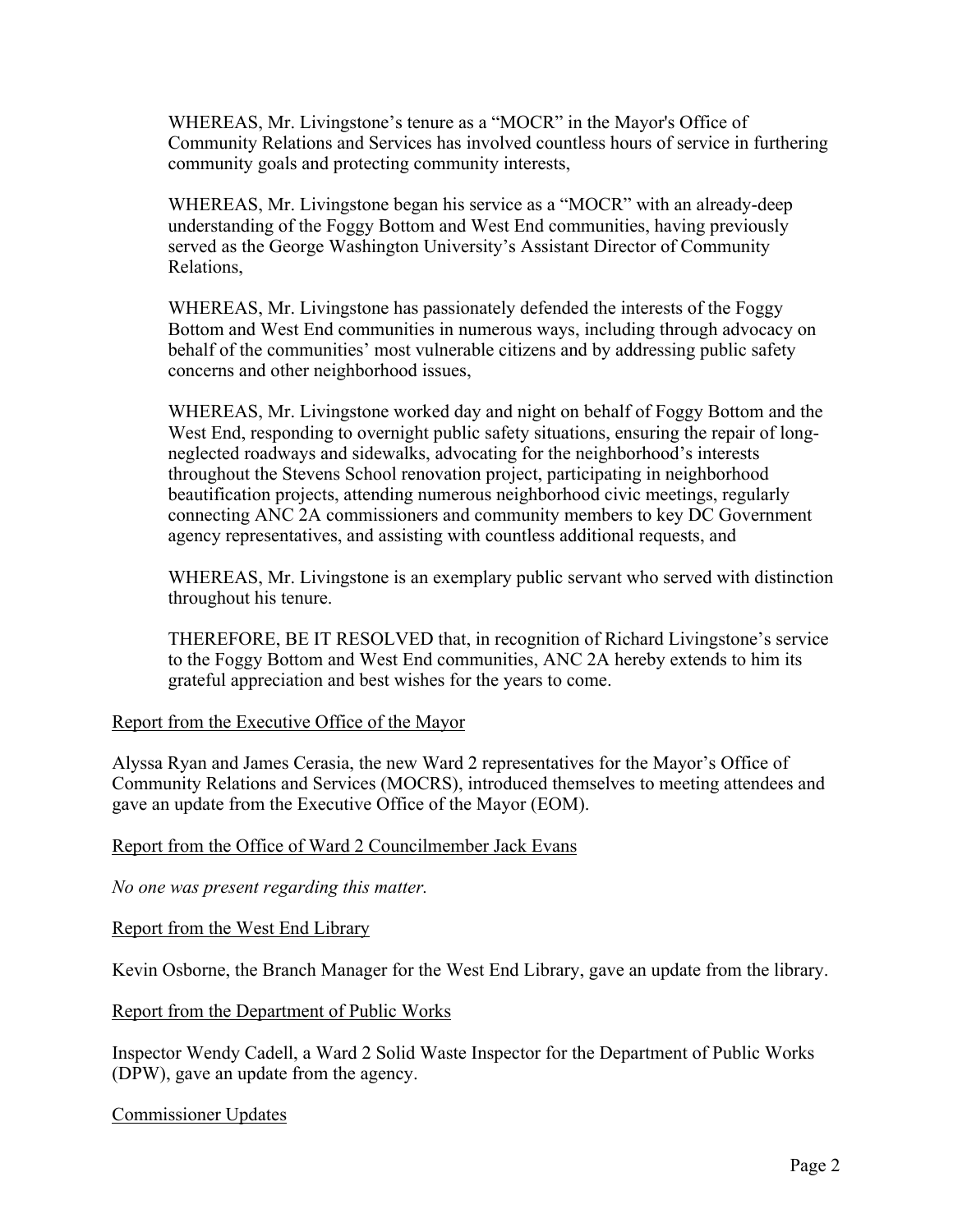Chair Smith and Commissioner Harnett gave Commissioner updates.

Consideration of a Resolution Regarding a Special ANC Transportation Meeting on Thursday, October 18th, 2018

*Commissioner Harmon recused herself from voting on this matter.*

Chair Smith made a motion to adopt a proposed resolution regarding the matter. Commissioner Harnett seconded the motion, which was voted on and passed (VOTES: 6-0-0). The resolution reads as follows:

WHEREAS, ANC 2A successfully worked with Councilmember Jack Evans to obtain funding in DC's FY 2019 budget for updating a portion of the 2003 Kennedy Center Access Study entitled the "Rock Creek Bypass," which has the potential to improve roadway connections between Rock Creek Parkway and Route 66, facilitate better pedestrian and bicycle access to the area, and increase green space along the Potomac River,

WHEREAS, ANC 2A has allocated funds to hire a transportation planning consultant to work with the District Department of Transportation (DDOT) on behalf of the community in the execution of that work,

WHEREAS, the Federal Highway Administration (FHWA) is currently utilizing funding originally allocated for the 2003 Kennedy Center Access Study to detail improvements to connections between the Kennedy Center and its surroundings,

WHEREAS, the Georgetown BID has been working with ANC 2E to propose connection improvements between Rock Creek Parkway and K Street NW, and

WHEREAS, the land in and around Rock Creek Parkway between K Street, Virginia Avenue, and Route 66, which is the focus of the multiple efforts herein listed, all of which are aimed at improving land use as well as pedestrian, bicycle, and car access, contains a major commuter route and falls under the varying jurisdictions of the District Department of Transportation (DDOT), the National Park Service (NPS), and the Federal Highway Administration (FHWA).

THEREFORE, BE IT RESOLVED that ANC 2A calls for a special ANC transportation meeting to be held on October 18th, 2018 at a location to be determined by ANC 2A's Chair, and that Councilmember Jack Evans, DDOT Director Jeff Marootian, and stakeholders from NPS, FHWA, the Georgetown BID, the Kennedy Center, and ANC 2E, as well as others identified by ANC 2A's Chair, shall be invited to participate and present at such a meeting with the goal of improving overall communication among these stakeholders and developing a common vision on how to achieve the best overall land use and transportation outcomes for this area and for the city.

Announcements and Public Comments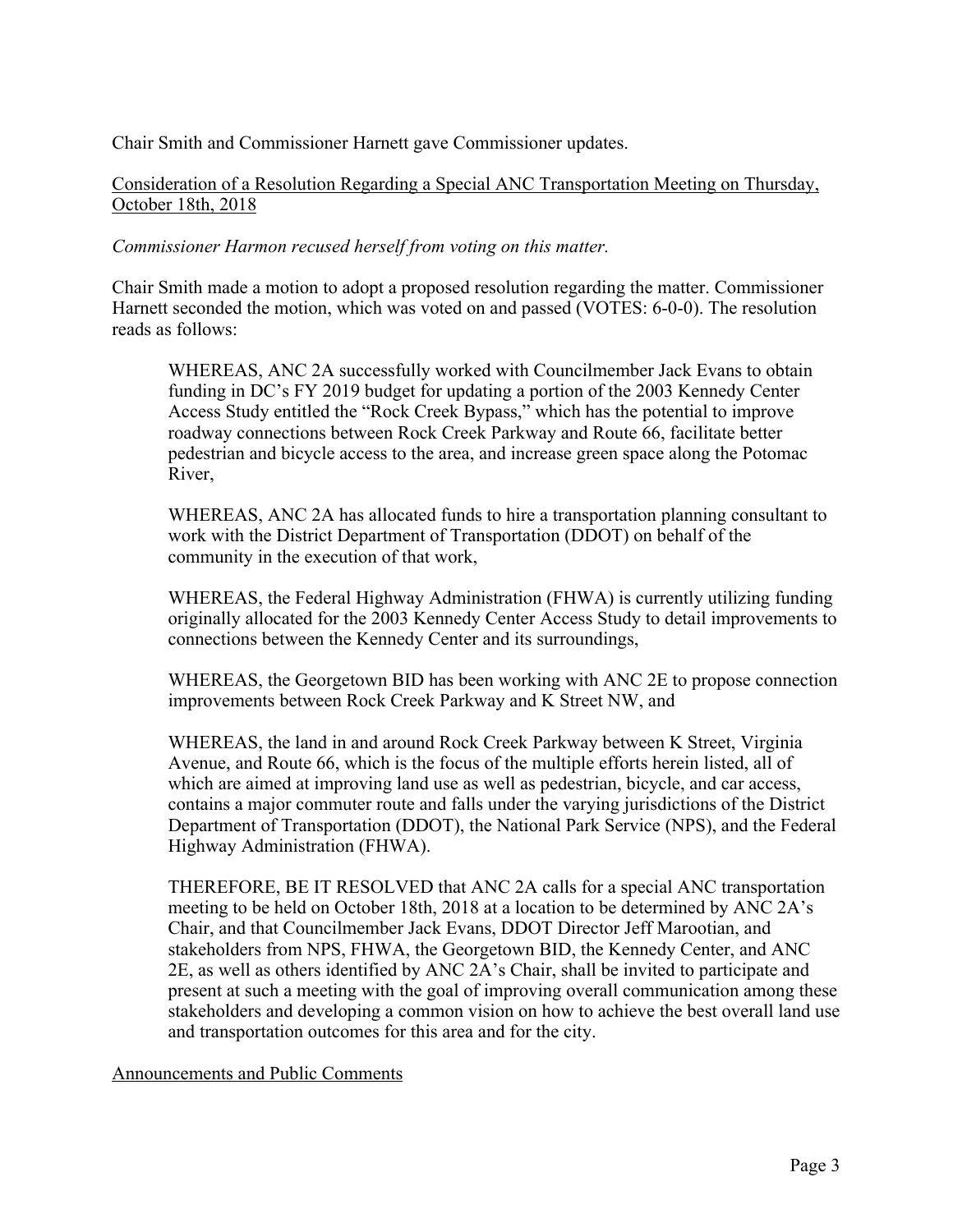Marina Streznewski, the President of the Foggy Bottom Association (FBA), gave an update from the organization.

Barbara Kahlow, a local resident, provided background information regarding DC Council Bill B22-0959 - the "East End Health Equity Act of 2018."

Jillian Wolons, the Vice President for Community Affairs for the GW Student Association (SA), introduced herself to meeting attendees.

Multiple meeting attendees expressed concerns regarding how the DC Government provides services to individuals experiencing homelessness.

# **General Agenda**

#### Consideration of a Resolution Regarding the Stevens School Development Project

Commissioner Harmon made a motion to adopt a proposed resolution regarding the matter. Commissioner Kennedy seconded the motion, which was voted on and passed (VOTES: 7-0-0). The resolution reads as follows:

WHEREAS, on November 29, 2011 the Office of the Deputy Mayor for Planning and Economic Development (DMPED), in conjunction with the Office of the Deputy Mayor for Education (DME), solicited two requests for expressions of interest (RFEI) from private developers and educational users to (1) redevelop the land adjacent to the historic Stevens School and (2) rehabilitate the existing historic Stevens School building for an educational user,

WHEREAS, DMPED selected Akridge-Argos as the development finalist and on December 2, 2014 the DC Council passed the "Stevens School Disposition Emergency Declaration Resolution of 2014" (R20-0722) and the "Stevens School Surplus Declaration and Approval Resolution of 2014" (R20-0708) and the Mayor signed this legislation that provided for the disposition of the Stevens School, and on May 25, 2017 the District of Columbia and Stevens School Holdings, LLC (an affiliate of Akridge-Argos) entered into a ground lease (the "Ground Lease") for the redevelopment of the land adjacent to the Stevens School,

WHEREAS, the above RFEIs and Ground Lease contemplated certain amenities that promoted the historic nature of the Stevens School to be provided by the developer, Akridge-Argos, to the community, specifically including, among other items, a wall running the length of the public lobby of the Akridge office building commemorating the history of the Stevens School and a scholarship fund of \$10,000 per year for three years to be provided by Akridge-Argos to a DC resident who exemplifies the values of Thaddeus Stevens,

WHEREAS, Akridge-Argos would like to, in lieu of installing a static display wall in the office building lobby, provide an interactive, 2D and 3D augmented reality historical digital display and exhibit within the public office building lobby to fulfil the RFEI and Ground Lease requirements and clarify, per the request of ANC 2A Commissioner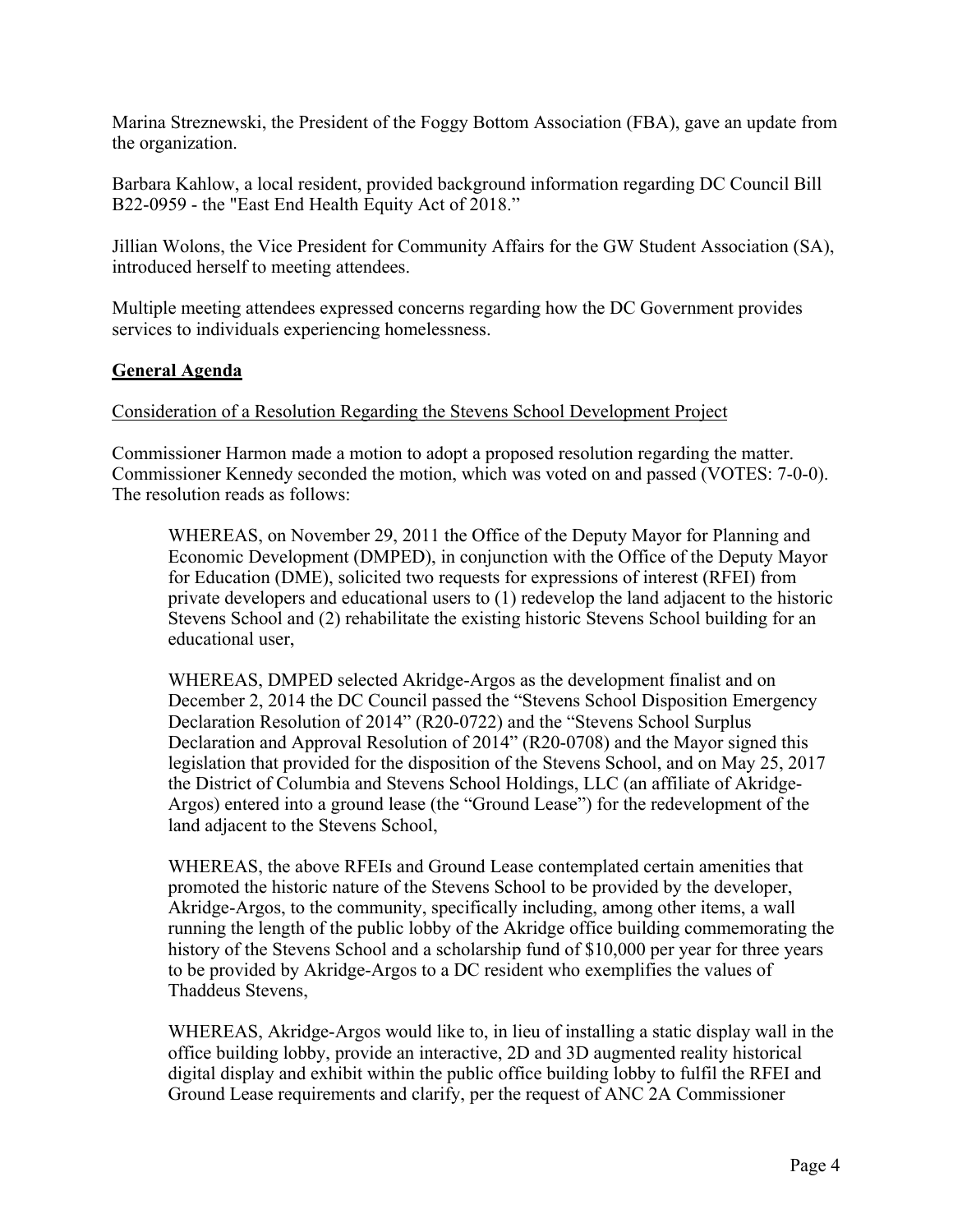Florence Harmon, that the scholarship can be awarded to any qualifying resident of DC so that no preference exists for ANC 2A residents, and

WHEREAS, construction has started on the Akridge-Argos office building and the Stevens School that necessitates the closing of the far western traffic lane moving south on 21st Street NW in front of the office building site and school, resulting in only one lane of traffic flow, reduced from the original three lanes in this downtown block, which causes significant traffic congestion since parking seems to still be available on the eastern side of 21st Street on this block. Similar traffic challenges exist further north and south on 21st Street NW in this same area due to the construction of the nearby CBS News and International Monetary Fund (IMF) buildings.

THEREFORE, BE IT RESOLVED that ANC 2A urges the Office of the Deputy Mayor for Planning and Economic Development to amend the necessary land documents and agreements with Akridge-Argos to permit an interactive, 2D and 3D historic digital display to commemorate and celebrate the history of the Stevens School and to reflect that there is no residency preference for the scholarship as part of these community amenities.

BE IT FURTHER RESOLVED that ANC 2A urges the District Department of Transportation to eliminate parking on the eastern side of 21st Street NW on this block (the 1000 block of 21st<sup>t</sup> Street NW), and in addition, on the 900 and 1100 blocks of 21st Street NW at the CBS News and International Monetary Fund construction sites, on weekdays for the duration of these construction projects and to restore such parking as currently permitted at the end of these projects.

Presentation by Gerard Brown, the Program Manager of the Rodent and Vector Control Division of DC Health, and Consideration of a Resolution Regarding the Promotion of Community Engagement in Municipal Rodent Control Efforts

Gerard Brown, the Program Manager of the Rodent and Vector Control Division of DC Health, gave an overview of the city's rodent control efforts.

Chair Smith made a motion to adopt a proposed resolution regarding the matter. Commissioner Guzman seconded the motion, which was voted on and passed (VOTES: 7-0-0). The resolution reads as follows:

WHEREAS, the rodent population is expanding across ANC 2A and the entire city,

WHEREAS, the proper and only response to this expansion is to identify and exterminate rat colonies wherever they occur and to make every effort to cut off their food source, which is largely in the form of accessible trash and garbage, and

WHEREAS, leadership from the Rodent and Vector Control Division of DC Health, the body which has the responsibility of working to stem the ever increasing rat population, has indicated that citizen assistance is a necessary component of an effective response.

THEREFORE, BE IT RESOLVED that ANC 2A will work with community stakeholders to identify and designate a "Not in My Neighborhood" day as a means of involving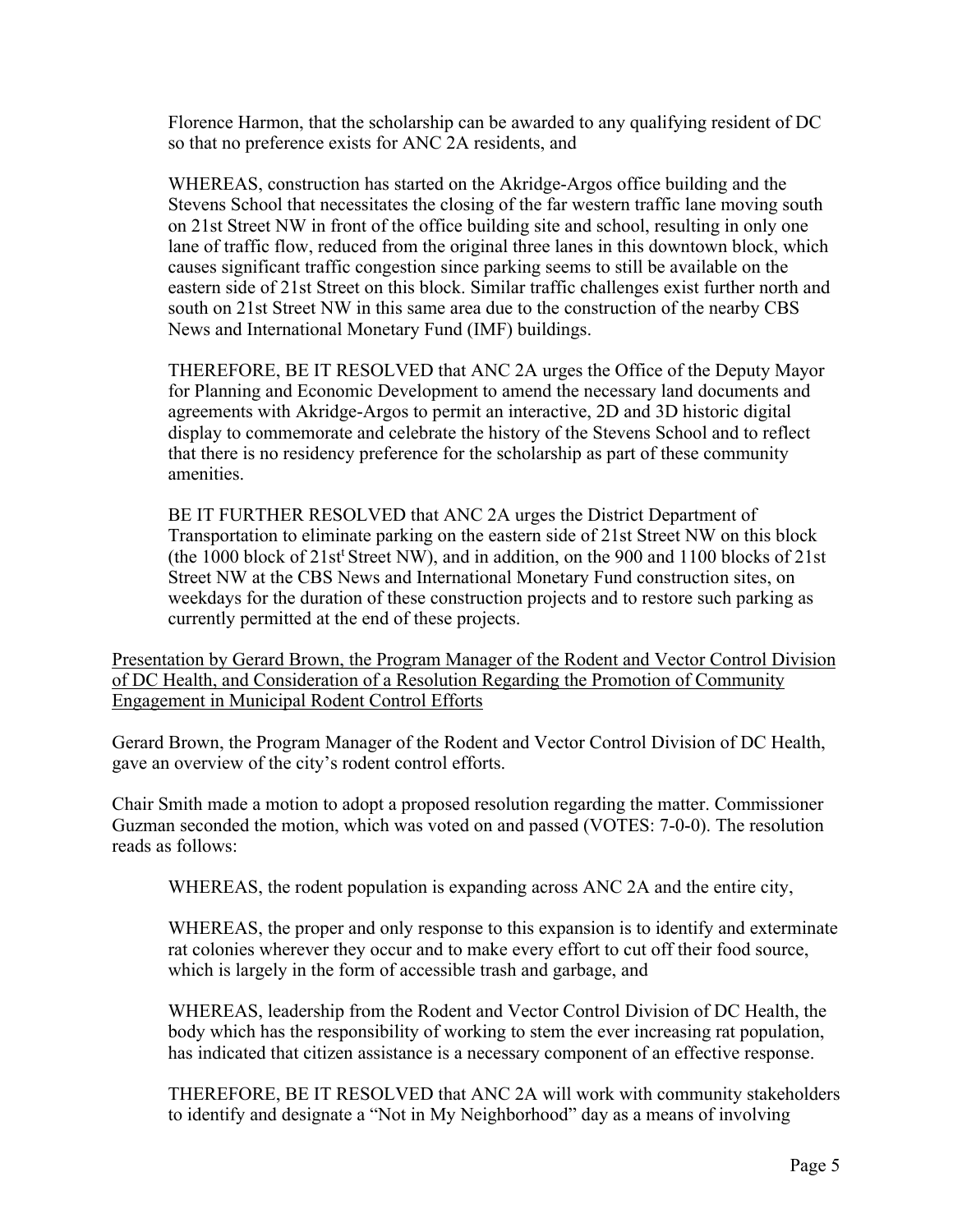neighbors in the fight against rats and an attendant educational and promotional campaign using mailers, handouts, presentations, and other appropriate materials.

BE IT FURTHER RESOLVED that such a promotional effort will focus on increasing the use of 3-1-1 as a means of reporting existing rat colonies to DC Health's Rodent and Vector Control Division and increasing the reach of the division's citizen enforcement program as a means of ticketing commercial establishments that are not properly containing their trash while it is awaiting pickup.

Presentation by Anthony Crispino, the Attorney Advisor for the Mayor's Special Events Task Group (MSETG), Regarding DC's Special Events Permitting Process and Discussion of the ANC Notification Process

Anthony Crispino, the Attorney Advisor for the Mayor's Special Events Task Group (MSETG), gave an overview of DC's special events permitting process and the ANC notification process for special events. The commissioners and meeting attendees engaged in a discussion with Mr. Crispino regarding ways in which the processes can be improved for the benefit of the community.

# **Regulatory Agenda**

# Special Event Application for the Rock 'n' Roll Marathon on Saturday, March 9th, 2019

Chair Smith made a motion to support the special event application for the 2019 Rock 'n' Roll Marathon, provided that the event organizers remove the proposed band stage from the area of the intersection of Rock Creek Parkway and Virginia Avenue NW. Commissioner Kennedy seconded the motion, which was voted on and passed (VOTES: 7-0-0). The resolution reads as follows:

ANC 2A supports the special event application for the Rock 'n' Roll Marathon on March 9th, 2019, provided that the event organizers remove the proposed band stage from the area of the intersection of Rock Creek Parkway and Virginia Avenue NW.

Presentation Regarding JBG Smith's Upcoming Zoning Commission Application for a Minor Modification to the Planned Unit Development at 2101 L Street NW

Commissioner Harmon made a motion to adopt a proposed resolution regarding the matter. Chair Smith seconded the motion, which was voted on and passed (VOTES: 7-0-0). The resolution reads as follows:

ANC 2A supports the above-referenced Zoning Commission application with the conditions noted below:

1. The penthouse space and roof deck shall be accessory to the office building and as such shall be used only for activities and events associated with or ancillary to the owner or tenant's use and in no event shall be used as a nightclub, bar, cocktail lounge, or restaurant, unless otherwise approved in accordance with 11-C DCMR  $§ 1500.3(c),$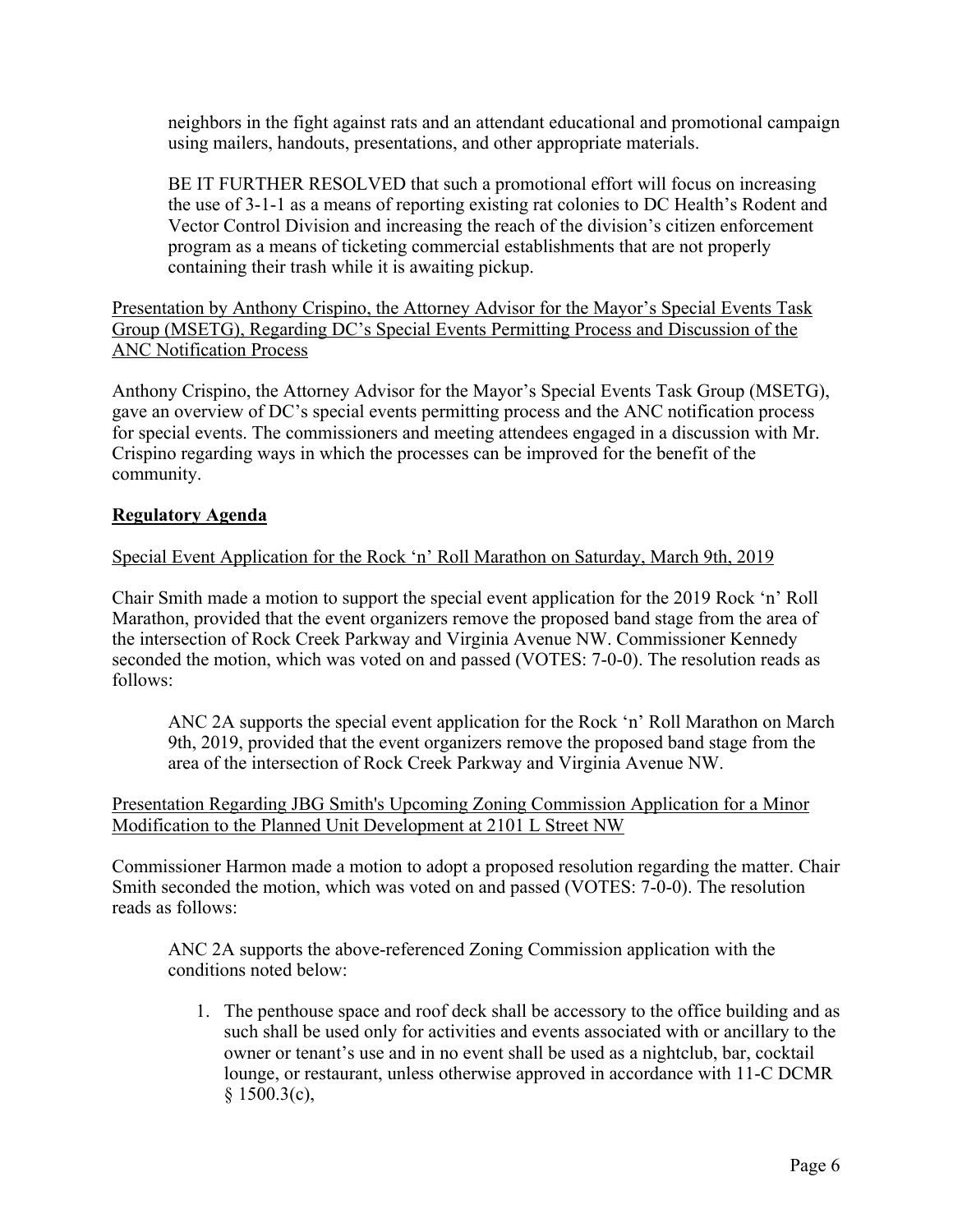- 2. The roof deck may be used and operated from 7:00 a.m. to 10:00 p.m. on Sunday through Thursday and from 7:00 a.m. to 11:00 p.m. on Friday and Saturday as well as on all Federal holidays, and
- 3. There shall be no amplified music played on the roof deck at any time. There may be amplified music played in the penthouse space provided that any windows and/or doors remain closed. Notwithstanding this condition, the penthouse space and roof deck shall otherwise be operated in full compliance with the noise ordinances of Title 20 of the District of Columbia Municipal Regulations.

Consideration of a Resolution Regarding Davis Construction's After-Hours Construction Permit Request for 2050 M Street NW

Commissioner Harmon made a motion to adopt a proposed resolution regarding the matter. Chair Smith seconded the motion, which was voted on and passed (VOTES: 7-0-0). The resolution reads as follows:

ANC 2A supports Davis Construction's after-hours construction permit request for 2050 M Street NW for Columbus Day on Monday, October 8th, 2018 and Veteran's Day (Observed) on Monday, November 12th, 2018, provided that the applicant agrees to not begin work until 8:00 am and to complete work by 5:00 pm on both holidays.

# Consideration of a Resolution Regarding a Proposal to Install a Plaque Honoring Former Commissioner Rebecca Coder at Francis Field

Commissioner Harmon made a motion to adopt a proposed resolution regarding the matter. Commissioner Smith seconded the motion, which was voted on and passed (VOTES: 7-0-0). The resolution reads as follows:

ANC 2A supports the request of the Friends of Francis Field, of which Rebecca Coder was the first president and subsequently an ANC 2A Commissioner for ten years, to memorialize her successful efforts to provide passive recreation space in the West End neighborhood, specifically the portion of Francis Field that is now a pleasant park, where neighbors can walk dogs, sit on benches, and enjoy this small but welcoming outdoor space, created in 2009 under her leadership.

There is no intention to rename Francis Field, which has several sub-sections, including the large athletic field, Francis Pool, and, since 2015, Francis Dog Park. Rather, the request is for an act by the DC Council to designate a small and distinct portion of Francis Field, lying entirely outside of the athletic field, as follows:

"To designate the park area of Francis Field adjacent to the west side of 25th Street NW, in Ward 2, as Coder Park."

A landscape plan of this area, with an accompanying photograph of the area, is attached to this resolution.

ANC 2A also supports the placement of a small bronze plaque, 10 inches by 4 inches, in the circular sidewalk shown in the attached plan. The plaque would read: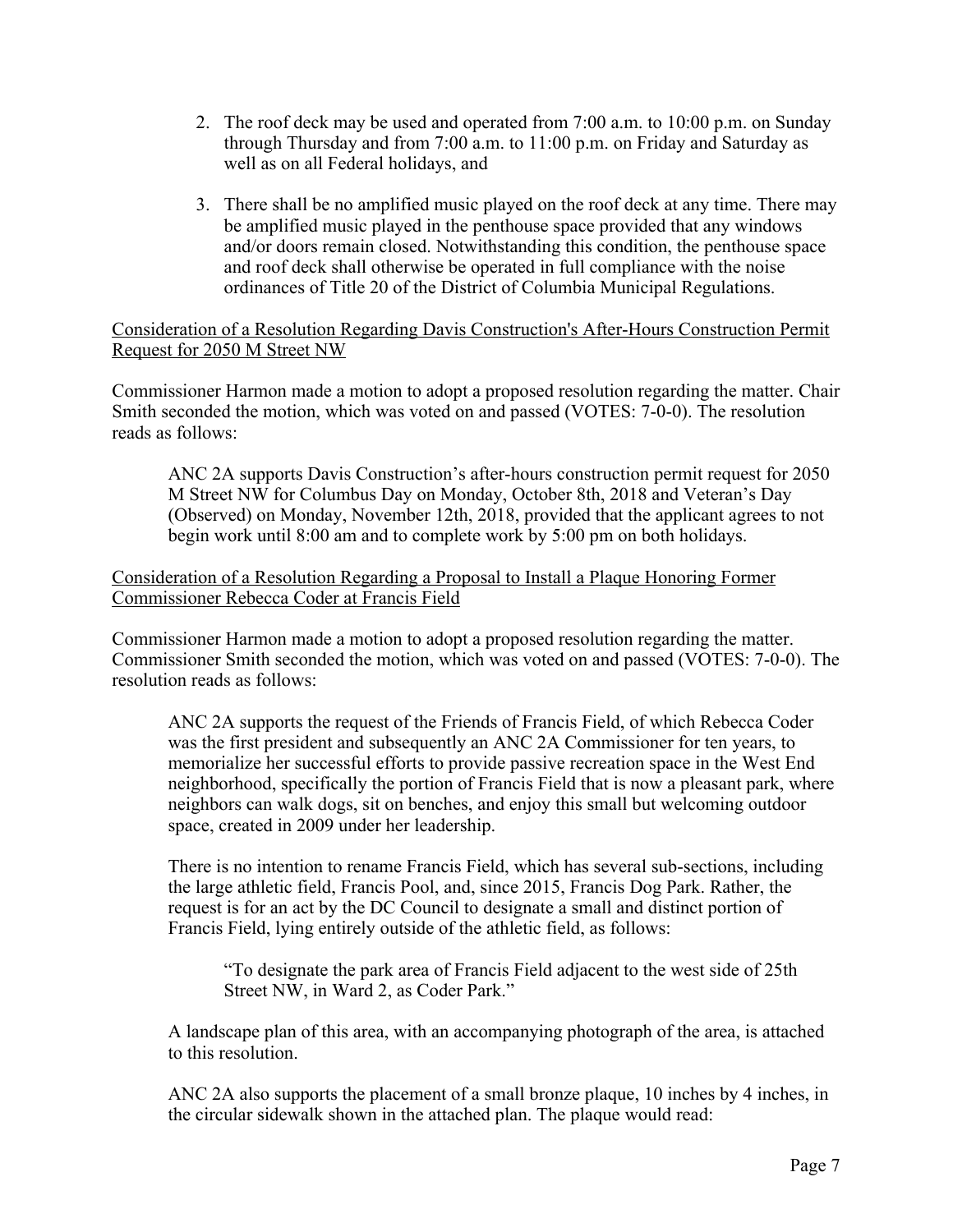In Memory of Rebecca Coder 1969-2018 Friends of Francis Field

No other signage is contemplated or requested. A proof of this plaque is also attached to this resolution. The plaque is consistent with current "DPR Donation Guidelines for Plaques and Trees," which state:

"The sign/plaque must be made of lasting materials (i.e. brass, stainless steel, powder-coated steel or stone). It should not exceed about 6" x 12" nor should be elevated more than 9" above the surrounding soil. If it is to be mounted to a wall or masonry surface it should be bolted or set in mortar."

Those Department of Parks and Recreation (DPR) guidelines also state that language such as "in memory of" requires DC Council approval, which the Friends of Francis Field has informed ANC 2A that it has discussed with your office and feels confident that you will support.

The plaque and its installation will be funded entirely with private funds, at no cost to the District of Columbia.

ANC 2A thus respectfully requests that your office take action regarding this request.

Consideration of a Resolution Regarding the Permitting of the 26th Street NW Park from the District Department of Transportation to the Department of Parks and Recreation

*The Commission did not take any action regarding this matter.*

Consideration of a Resolution Regarding the Public Space Committee's Draft Small Cell Guidelines

*Commissioner Harmon recused herself from voting on this matter.*

Chair Smith moved to adopt a proposed resolution regarding the matter. Commissioner Kennedy seconded the motion, which was voted on and passed (VOTES: 6-0-0). The resolution reads as follows:

WHEREAS, ANC 2A supports the DC Government's advocacy of broadband infrastructure deployment with the goal of ensuring that residents, businesses, and public safety operations in DC have reliable access to wireless telecommunications network technology and state-of-the-art mobile broadband communication services, and

WHEREAS, ANC 2A has reviewed the DC Government's Draft Small Cell Design Guidelines, which are currently being considered by the Public Space Committee.

THEREFORE, BE IT RESOLVED that ANC 2A requests that the following concepts are incorporated into the Draft Small Cell Design Guidelines: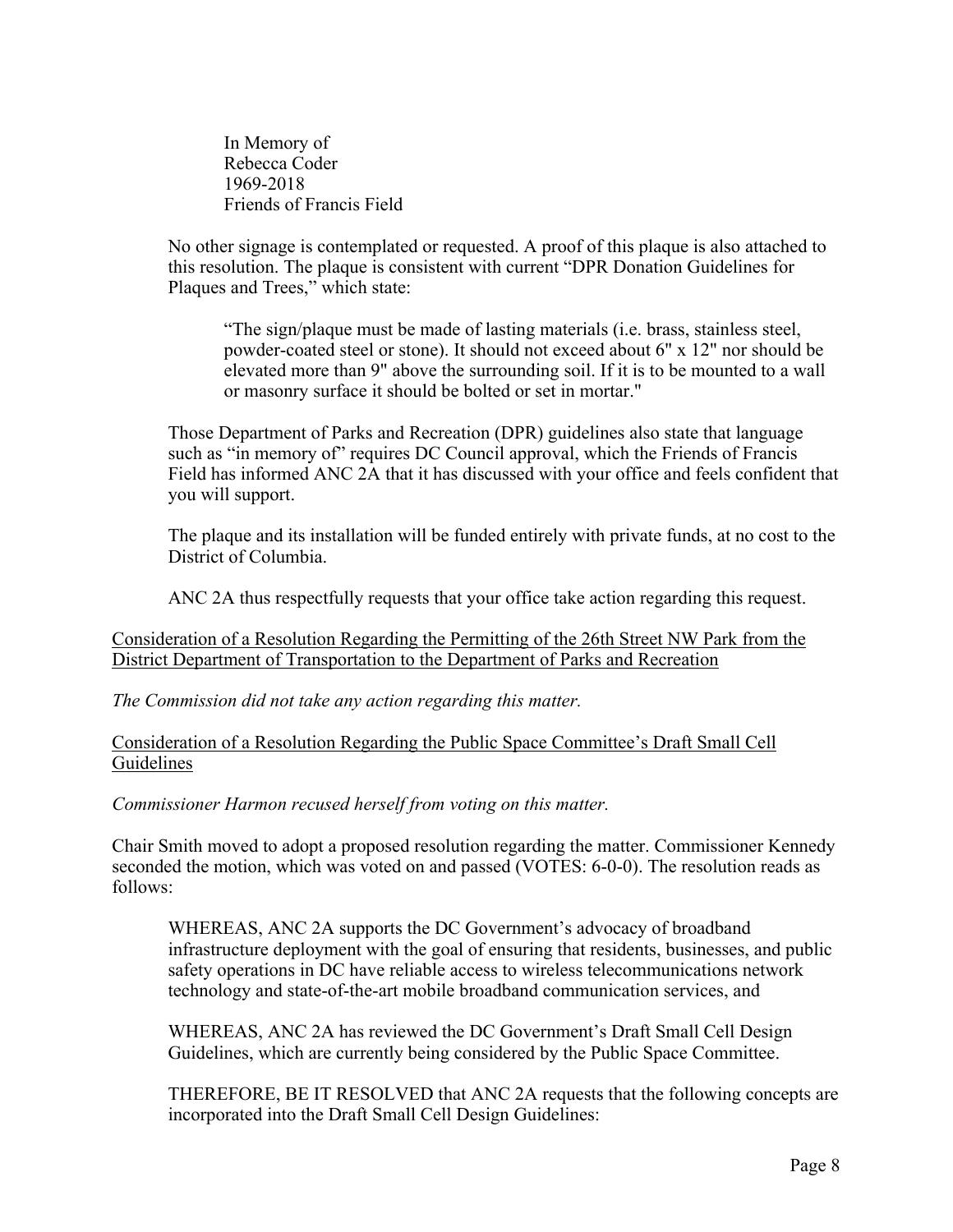- 1. The "hoteling" of several wireless carriers into a single small cell facility should be prioritized over facilities that only serve a single carrier so as to prevent an over-abundance of small cell installations in the District's residential neighborhoods. ANC 2A notes that the Metropolitan Government of Nashville and Davidson County's regulations (Ordinance No. BL2016-415) require that "All new proposed [small cell] structures, or a stealth telecommunications support structure replacing an existing support structure or alternative structure, within the right of way shall be designed for a minimum of two personal wireless service facilities providers."
- 2. The requirements for ANC notification as part of the public space application process for small cells should be expanded to include all individual small cell installations and all upgrades to installed facilities.
- 3. Periodic reviews of all installed small cell facilities should be undertaken in order to ensure compliance, ongoing maintenance, and compatibility with DC's public space interests for all facilities.
- 4. Small cell facilities should initially be rolled out as a pilot program in order to review the impacts that the facilities have on DC's public space.
- 5. Installations of representational "mock up" equipment should cease until the permitting process has been finalized for small cell facilities.

## **Administrative Matters**

## Approval of the ANC's Corrected FY 2018 Quarter 2 Financial Report

Commissioner Kennedy moved to approve the ANC's corrected FY 2018 Quarter 2 financial report. Chair Smith seconded the motion, which was voted on and passed (VOTES: 7-0-0).

## Approval of the ANC's FY 2018 Quarter 3 Financial Report

Chair Smith moved to approve the ANC's FY 2018 Quarter 3 financial report. Commissioner Campbell seconded the motion, which was voted on and passed (VOTES: 7-0-0).

#### First Review of the ANC's Proposed FY 2019 Budget

Peter Sacco, the ANC's Executive Director, gave an overview of the ANC's proposed FY 2019 budget.

## Approval of Communications Expenditures for the Metropolitan Police Department Second District Citizens Advisory Council's Annual Awards Banquet

Chair Smith made a motion to approve expenditures up to \$100 for the purchase of an ad in the event program for the Metropolitan Police Department Citizen Advisory Council's Annual Awards Banquet. Commissioner Campbell seconded the motion, which was voted on and passed (VOTES: 7-0-0).